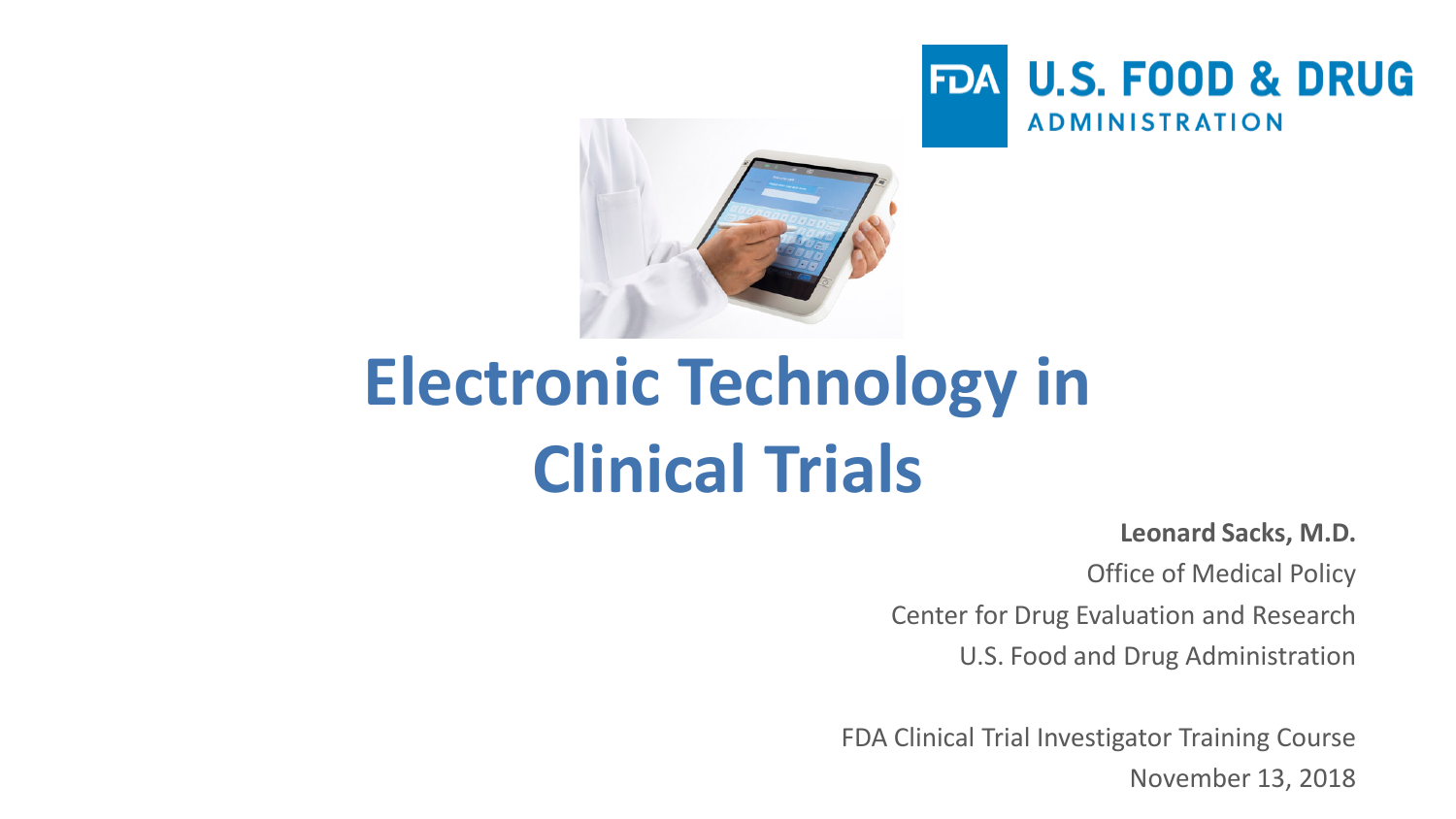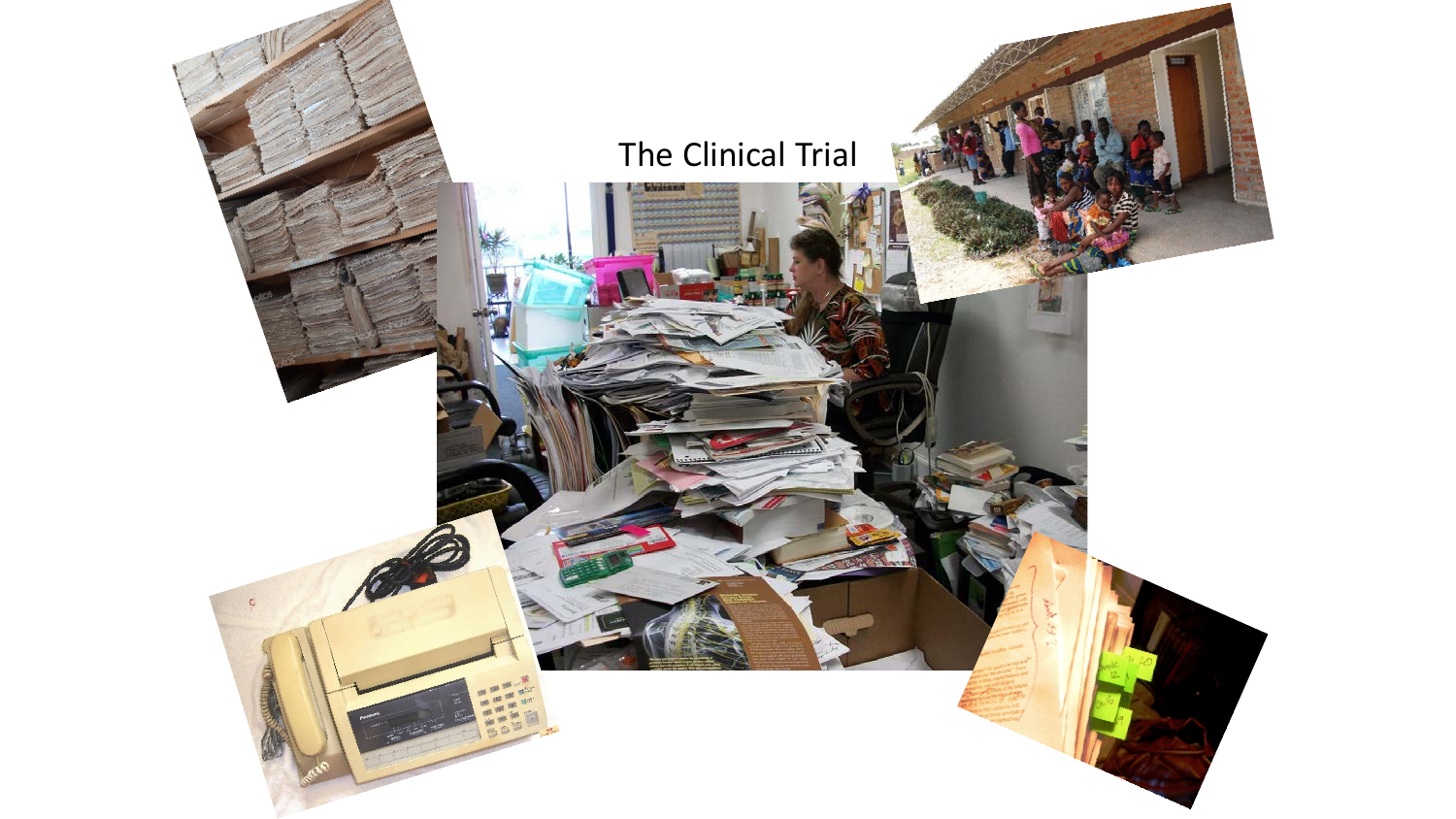

# Clinical trials have lagged behind in the use of information technology

The purpose of this short lecture is to tell you what progress has been made to move us into the modern age

- Electronic case report forms and EDC
- Electronic informed consent
- Electronic health records
- Mobile technologies
- Decentralized clinical trials

I will not be covering electronic data submissions to FDA- that should be discussed at each of the center breakouts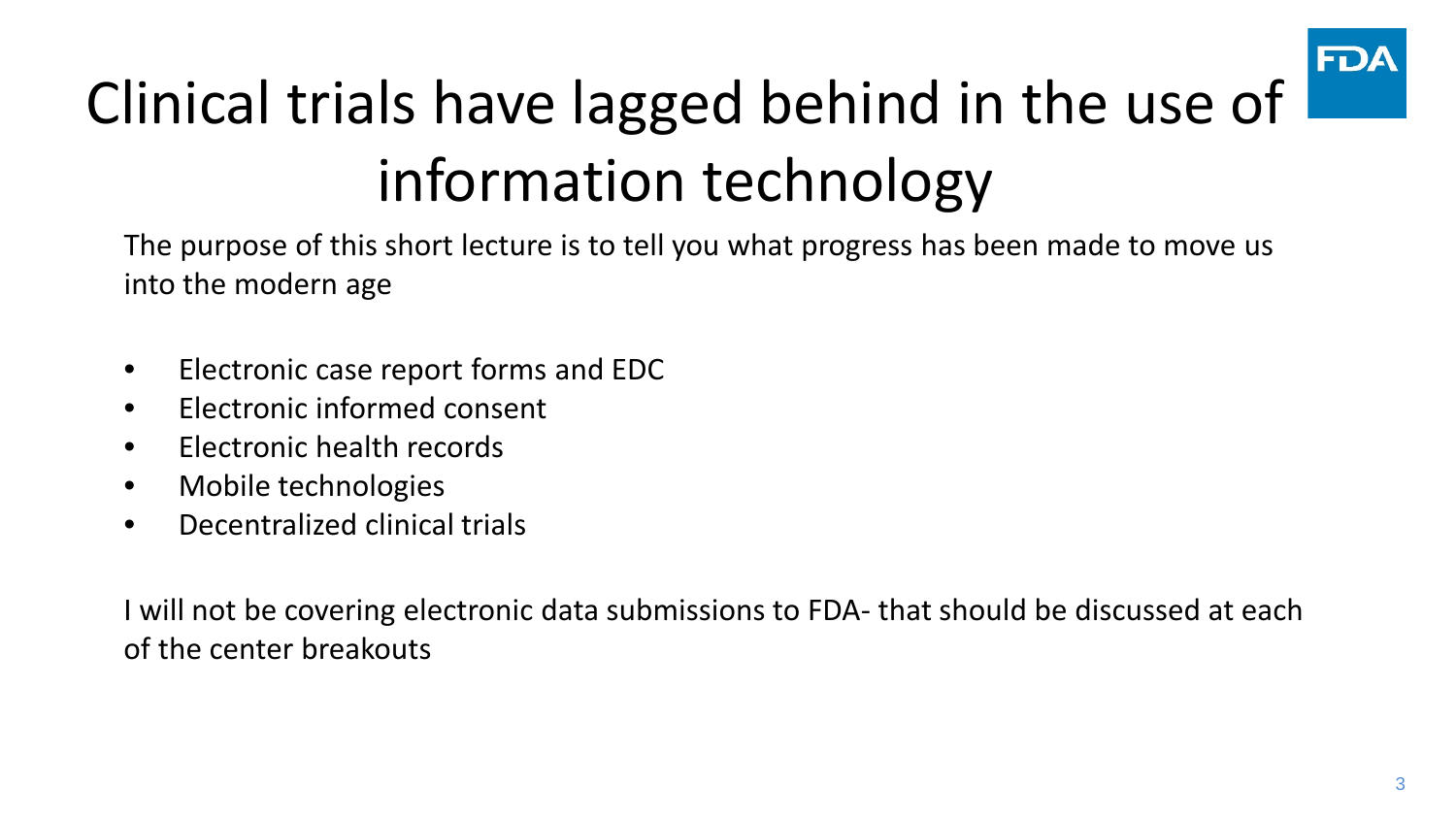

#### Regulatory Framework

- We have a set of "predicate rules" which tell us at FDA what we need to ask of sponsors and investigators about patient records.
- For drugs, the relevant predicate rule appears in 21.CFR.312.62(b)
	- (b) *Case histories.* An investigator is required to prepare and maintain adequate and accurate case histories that record all observations and other data pertinent to the investigation on each individual administered the investigational drug or employed as a control in the investigation. Case histories include the case report forms and supporting data including, for example, signed and dated consent forms and medical records including, for example, progress notes of the physician, the individual's hospital chart(s), and the nurses' notes. The case history for each individual shall document that informed consent was obtained prior to participation in the study.
- These were the rules that traditionally supported using paper records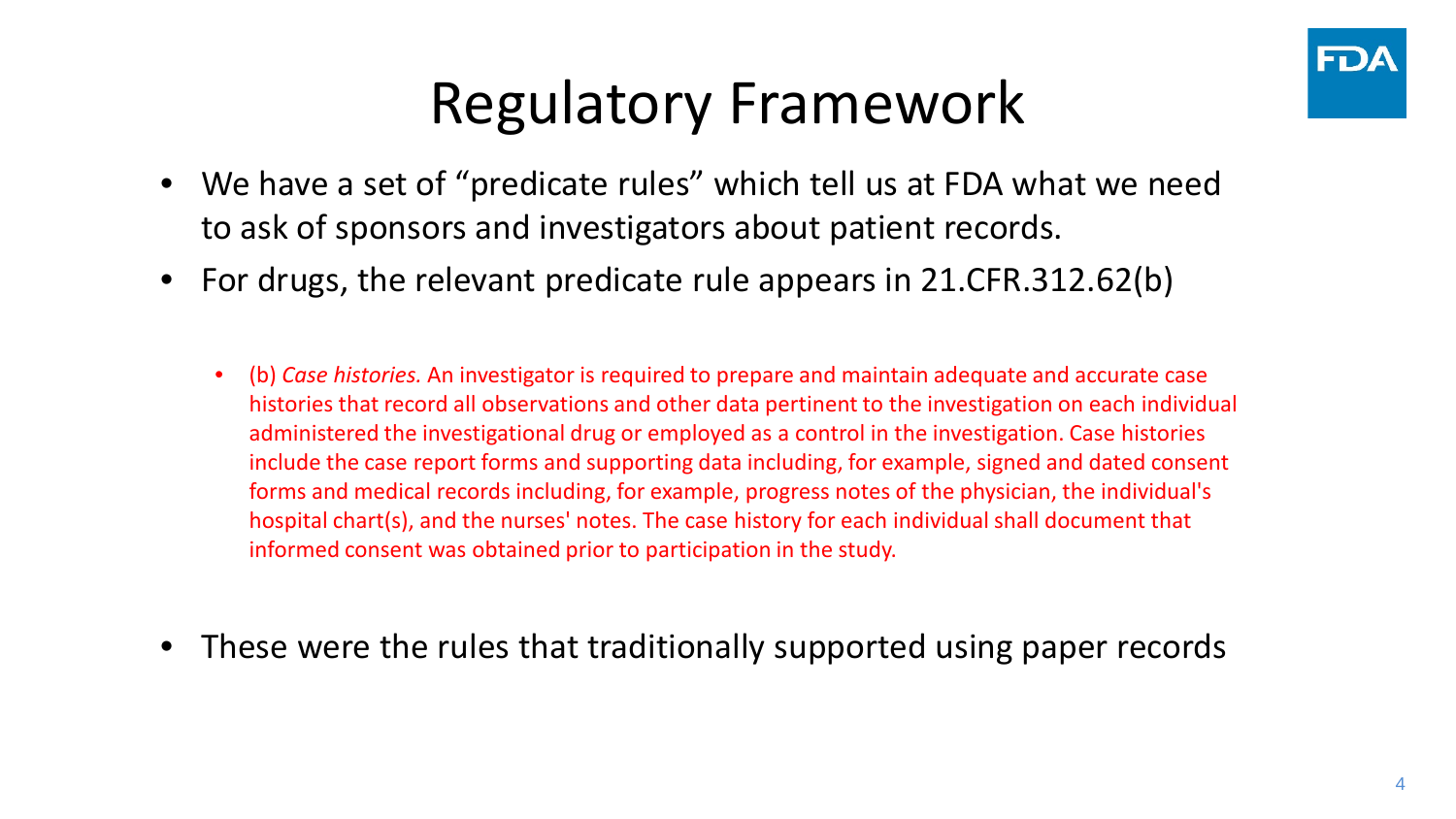#### Part 11



- In 1997 a small set of regulations was published, called "part 11" explaining how to use electronic records and signatures instead of paper
	- Electronic records that meet the requirements of this part may be used in lieu of paper records, in accordance with 11.2, unless paper records are specifically required.
- They described an outdated model of open and closed electronic systems, and they described the necessary attributes of electronic records and signatures which would be required in order for companies to use electronic platforms.
- They included things like validation of electronic systems, the ability to generate complete accurate copies of records, the need for audit trails, access controls, training of users.

• Within these regulations, we had enough regulatory support for us to move trials to electronic platforms.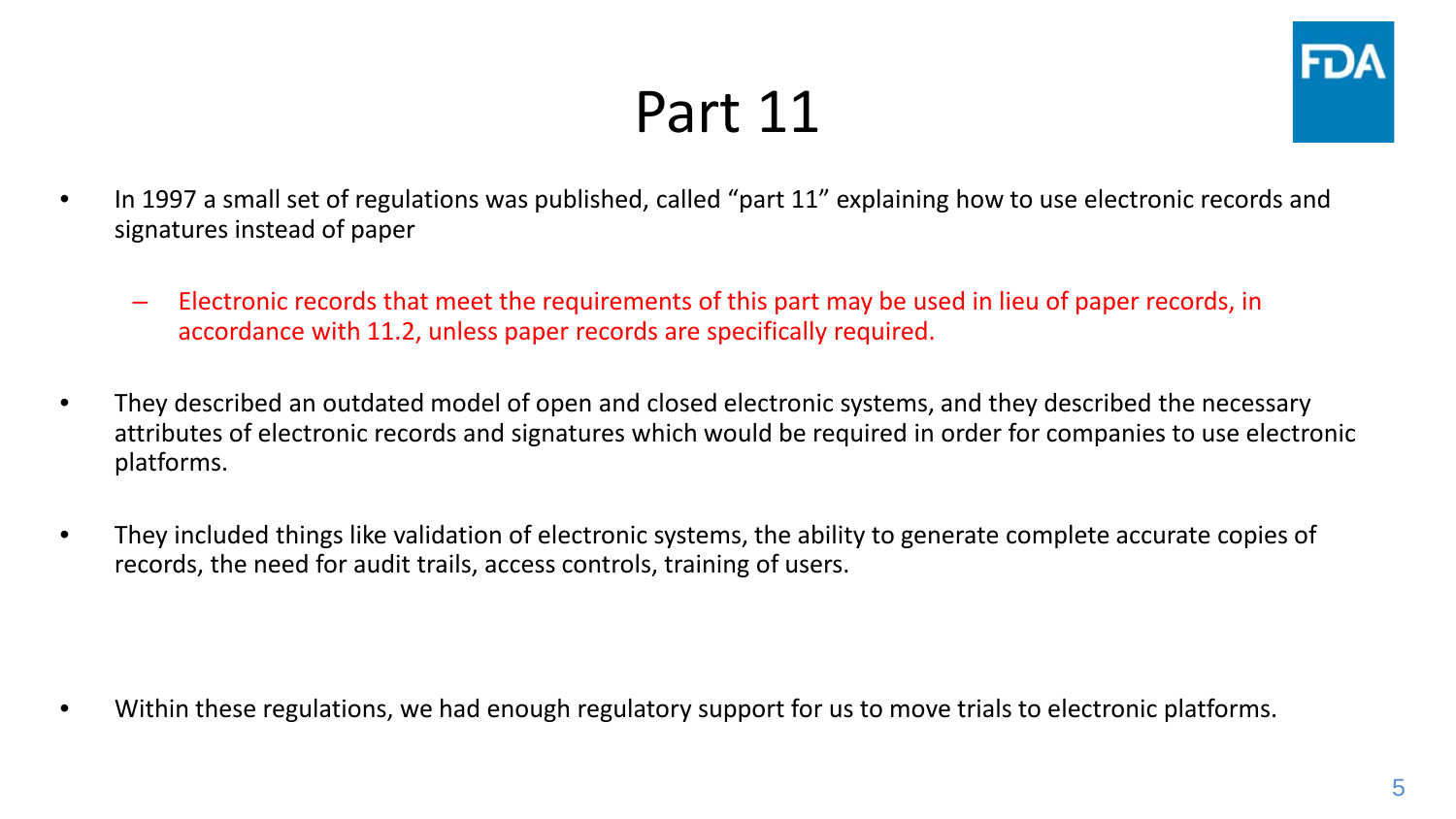• Our first effort was to write the eSource guidance

• The guidance says that no paper records may be necessary if you have an acceptable electronic system

#### Guidance for Industry

Electronic Source Documentation in Clinical Investigations

#### **DRAFT GUIDANCE**

This guidance document is being distributed for comment purposes only.

Comments and suggestions regarding this draft document should be submitted within 90 days of publication in the Federal Register of the notice announcing the availability of the draft guidance. ubmit comments to the Division of Dockets Management (HFA-305), Food and Drug Administration, 5630 Fishers Lane, rm. 1061, Rockville, MD 20852. All comments should be identified with the docket number listed in the notice of availability that publishes in the Federal Rogistar

For questions regarding this draft document contact Leonard Sacks at 301-796-8502.

U.S. Department of Health and Human Services Food and Drug Administration **Office of the Commissioner** 

December 2010

https://www.fda.gov/downloads/drugs/guidances/ucm3 28691.pdf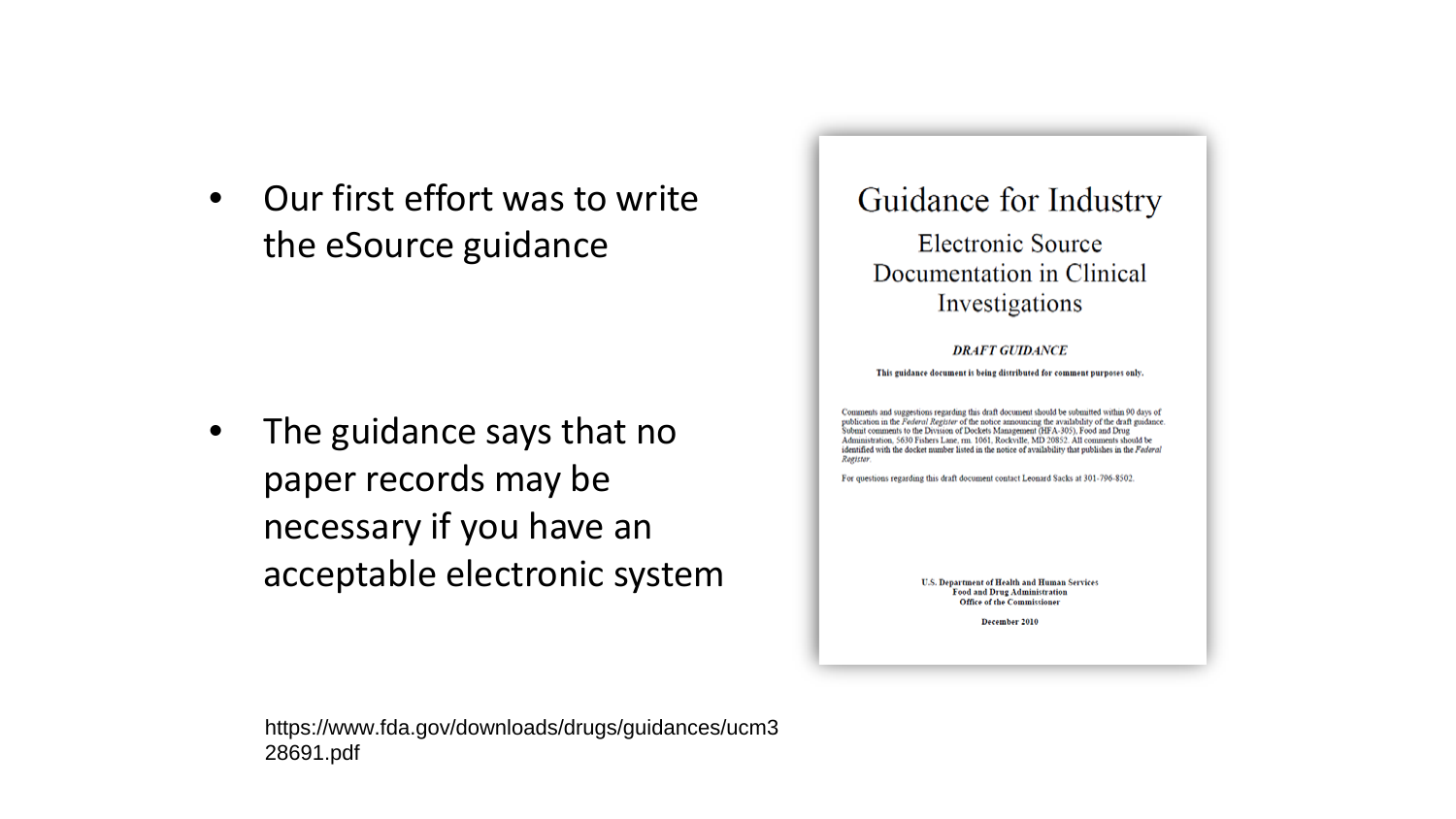# Electronic source documentation in clinical investigations



- In the guidance we suggest that the electronic case report form acts as the 'trial machine' used to assemble all trial data
- Data can enter the eCRF from many different sources: investigators, study staff, clinical labs, patient reports, imaging facilities, bar code readers, electronic health record systems and devices etc.
- Each data element entering the system needs to be tagged
	- a data originator (the person or machine entering the data)
	- the date and time
	- a patient identifier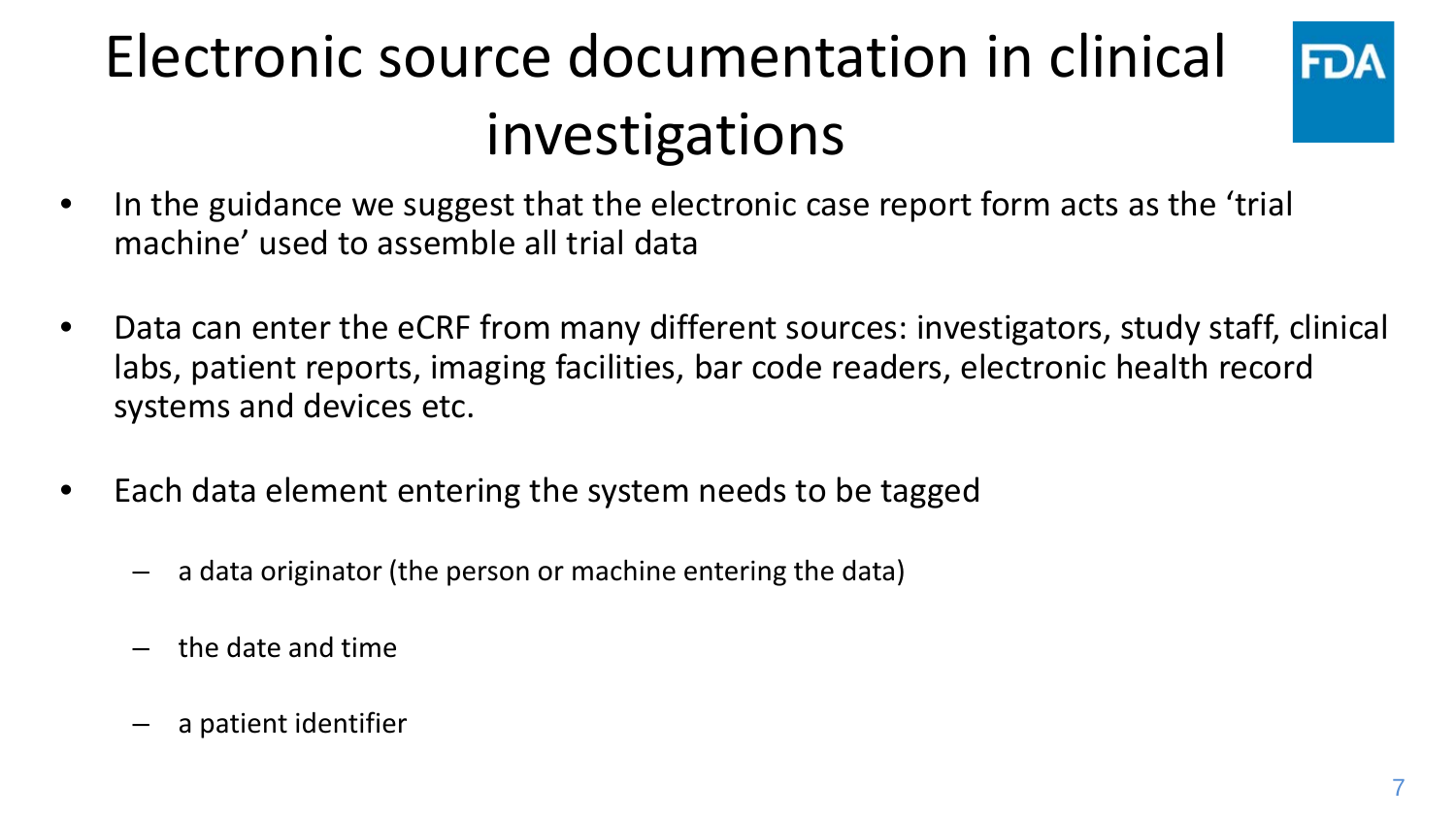# Original and transcribed data



- We distinguish between original data and transcribed data e.g.,
	- If a data originator measures a blood pressure, or reports abdominal tenderness or the presence of a rash, the electronic data entry into the electronic case report form is all that is needed
	- If a data originator transcribes a finding from a radiology report or a lab report, the original record must be kept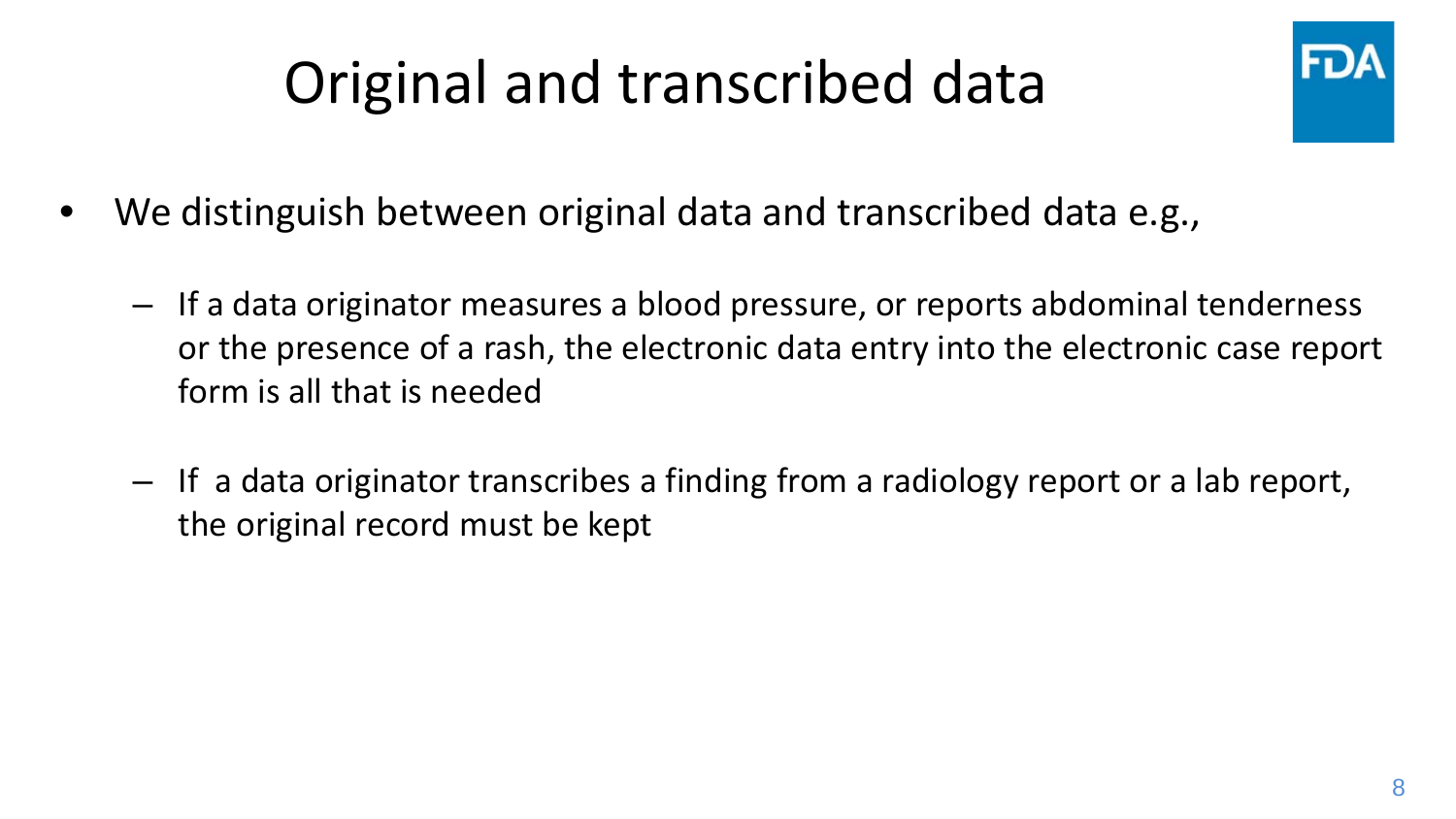#### Ensuring data integrity



- The systems needs an audit trail so that any changes to the data can be tracked
- Clinical investigators should review and sign off on the data electronically before it is submitted to FDA
- The data should be saved in a way that the investigator has control of the record and outside parties can't meddle with it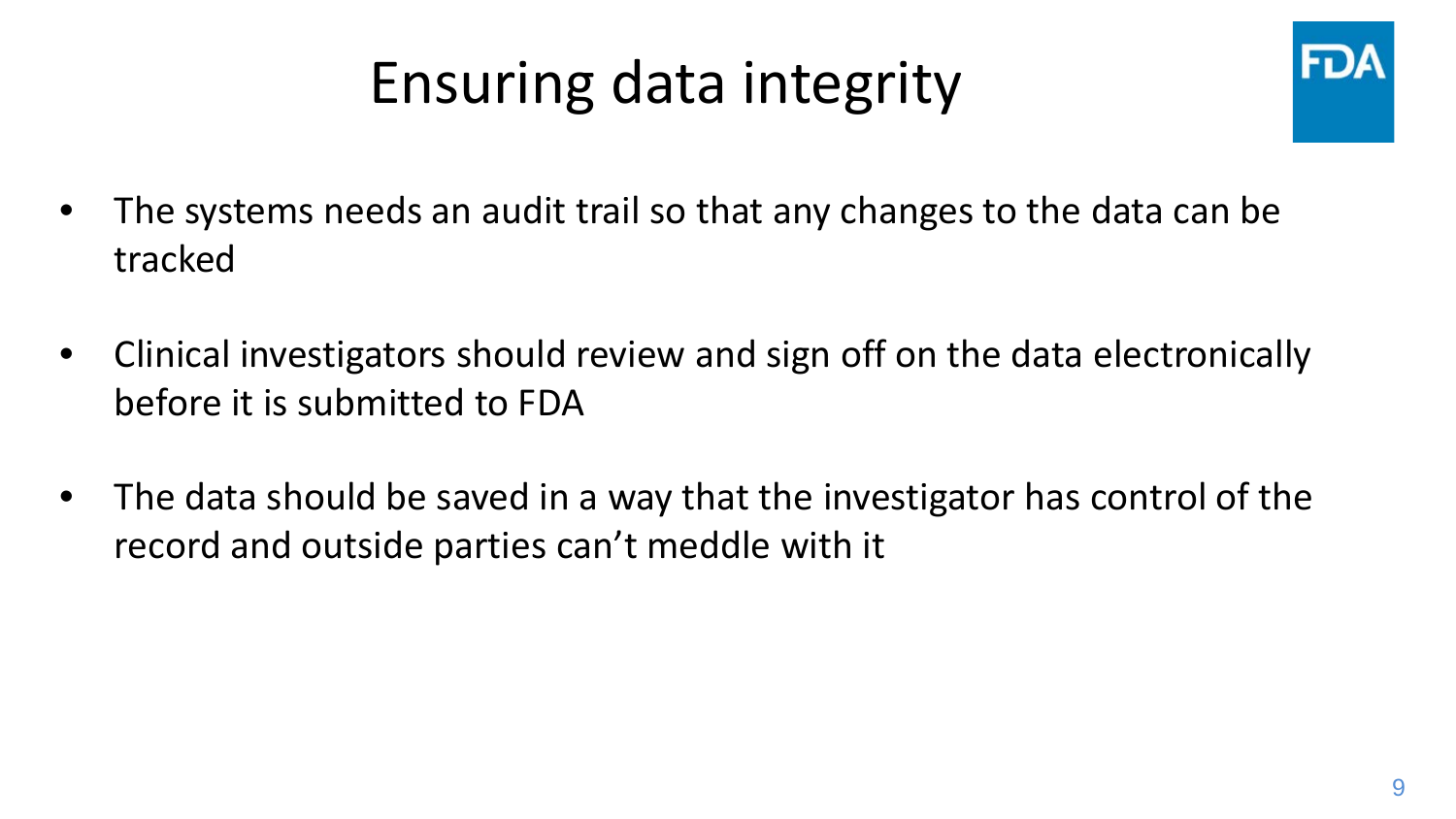#### Electronic source data- what next?



• Once the electronic platform for clinical trial data is in operation it becomes possible integrate all sorts of electronic information in creative ways….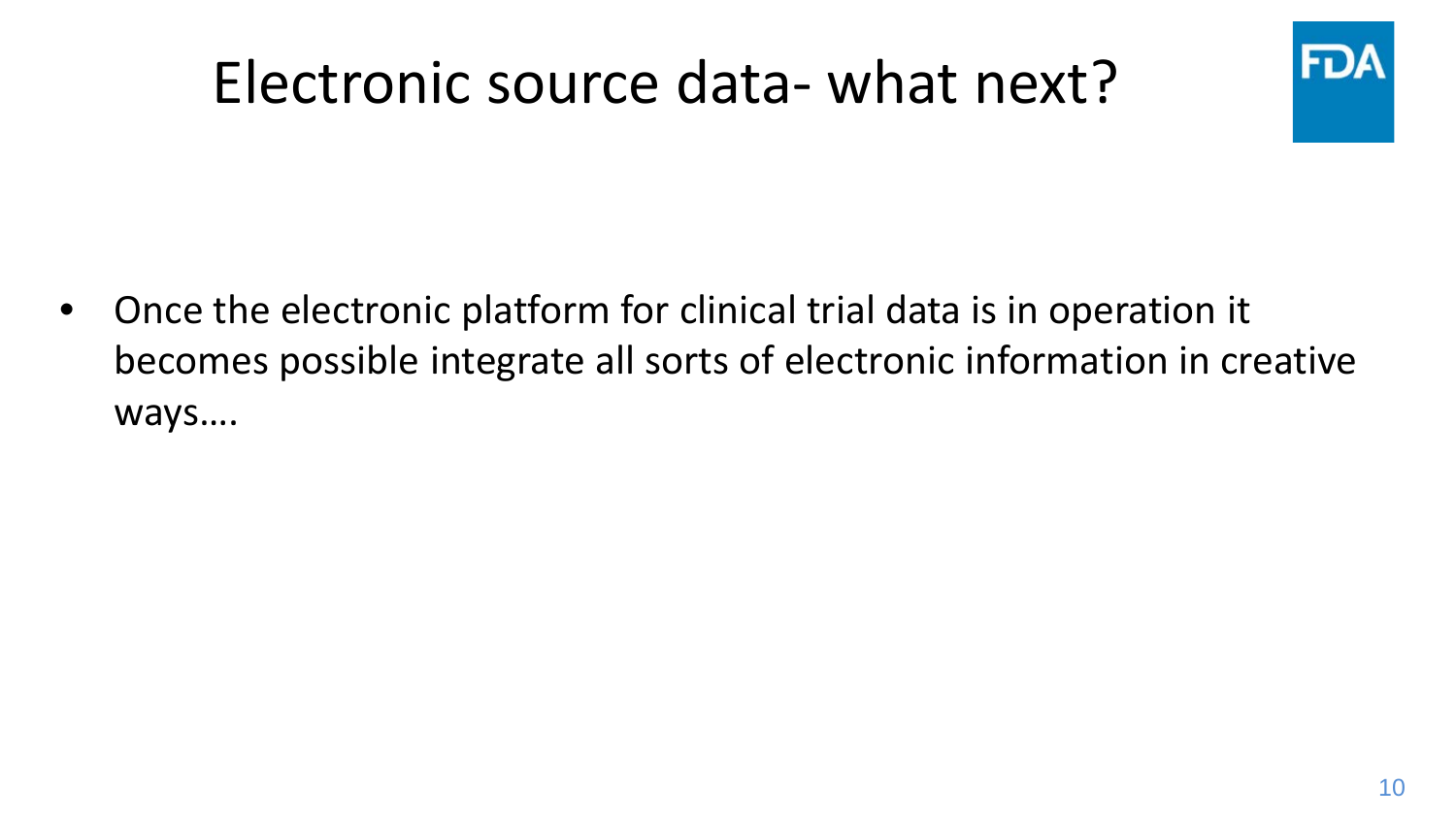

# Use of electronic informed consent

- The first opportunity was electronic informed consent
- Regulations on informed consent appear in 21CFR 50. They describe the required content of the informed consent and the necessary documentation:
	- $-$  (a) Except as provided in 56.109(c), informed consent shall be documented by the use of a written consent form approved by the IRB and signed and dated by the subject or the subject's legally authorized representative at the time of consent. A copy shall be given to the person signing the form.
- Traditional informed consent involves long documents that are sometimes meaningless to patients. Why can't we show videos and interact electronically with patients?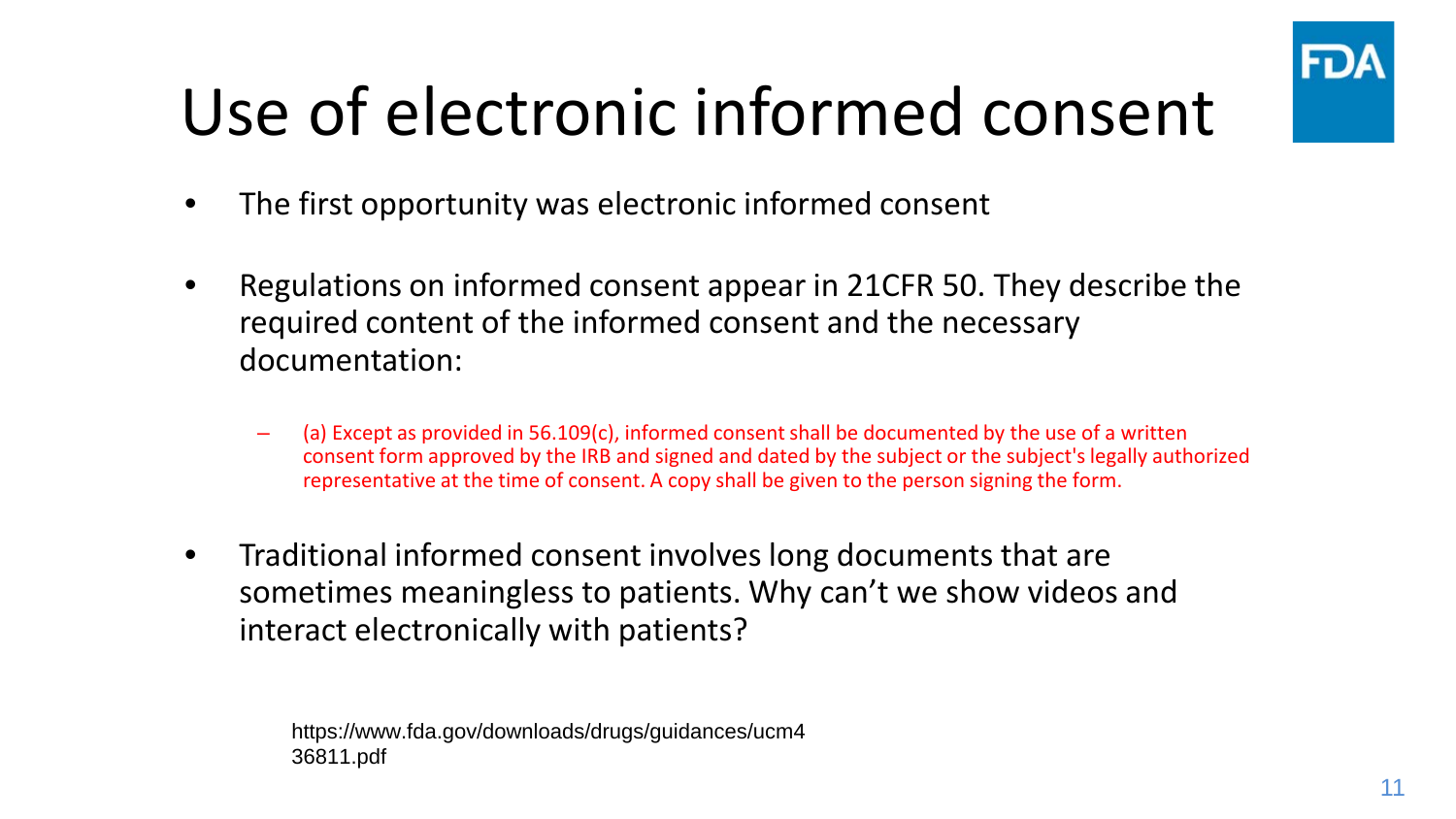



- Better patient comprehension
- Prompt documentation
- The opportunity for patients to review informed consent programs and sign consent at home with no duress

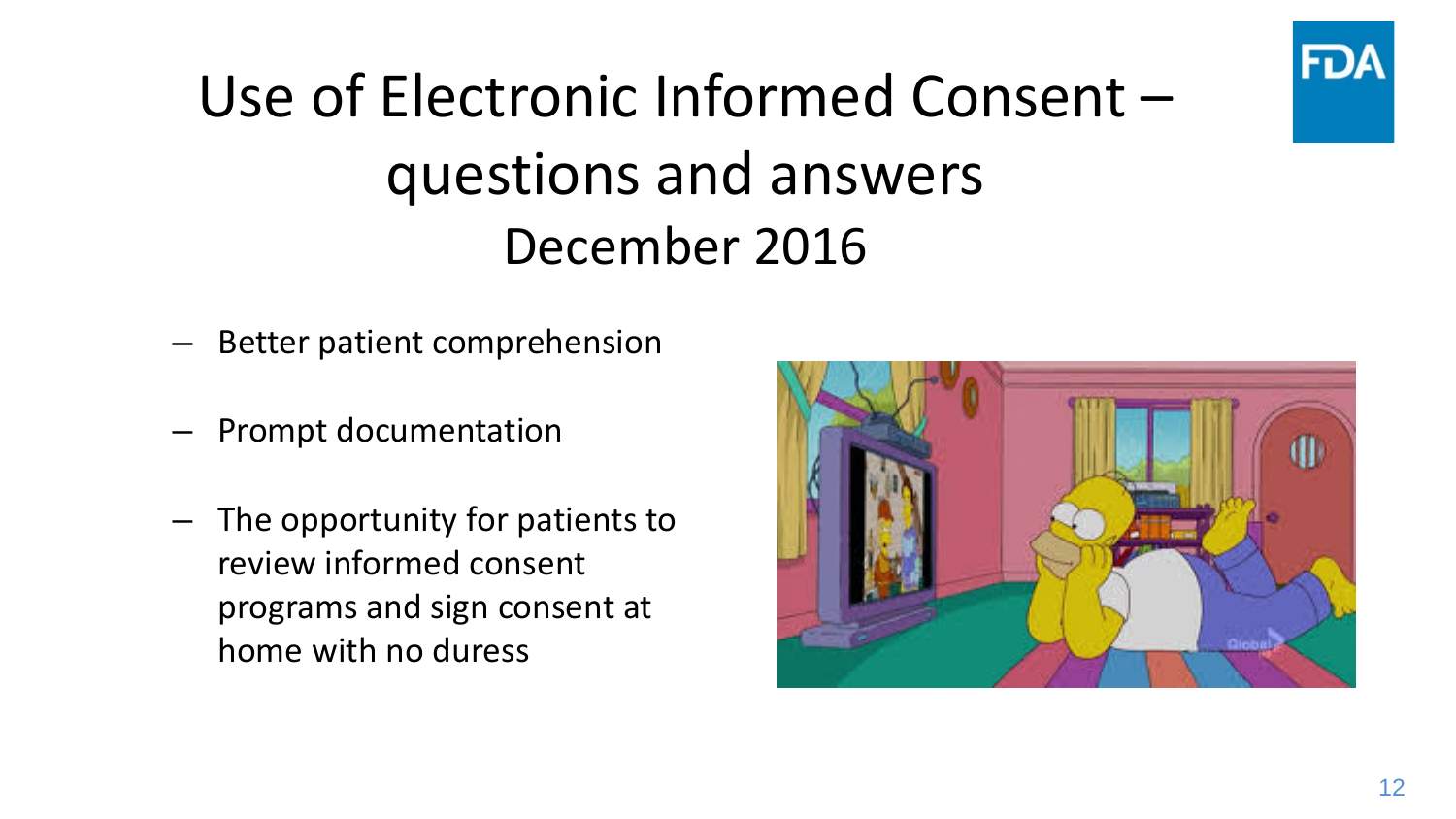#### but there are challenges…

- We have to keep to the regulations which describe the required content of the informed consent form (21CFR 50.25)
- Opportunities for patients to ask questions
- We have to provide patients with an adequate electronic equivalent of a copy of the informed consent
- The materials have to satisfy IRBs and FDA inspectors
- It may be possible for patients to sign these at home but we have to make sure that we know the study subject is the one who signs the document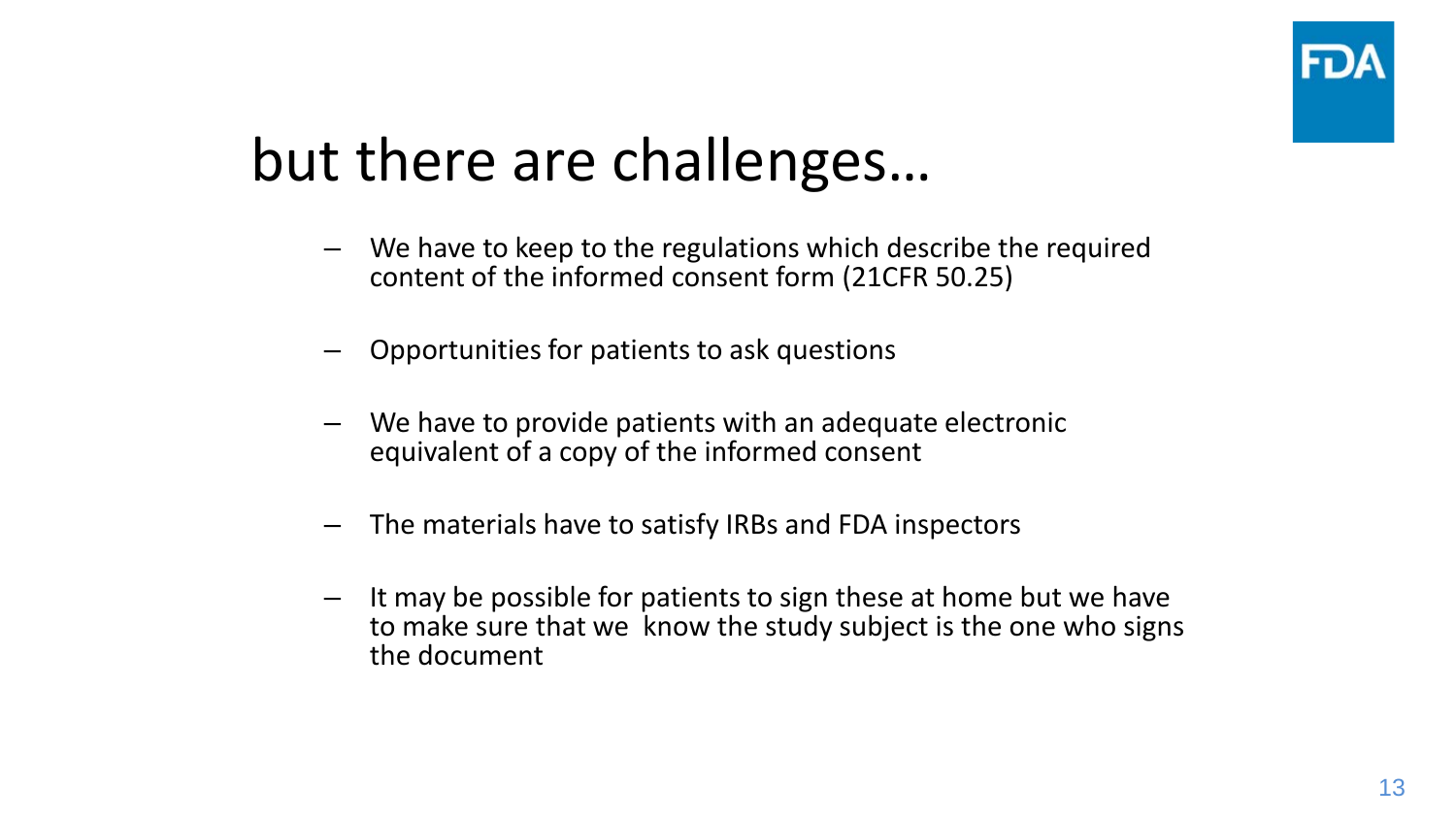# Use of Electronic Health Record Data in Clinical Investigations



July 2018

- Another area of increasing interest is the use of electronic health records in clinical research.
- Today, clinical investigators and clinical caregivers generally use different systems to record their findings
- Integrating research and care is an important public health goal: both care givers and investigators should know what happens to their patients
- Integrated systems can avoid duplication of data entry (e.g. demographics, concomitant meds, comorbidities)
- EHRs are an important resource for identifying and recruiting patients for studies

https://www.fda.gov/downloads/Drugs/GuidanceCompl ianceRegulatoryInformation/Guidances/UCM501068.p df

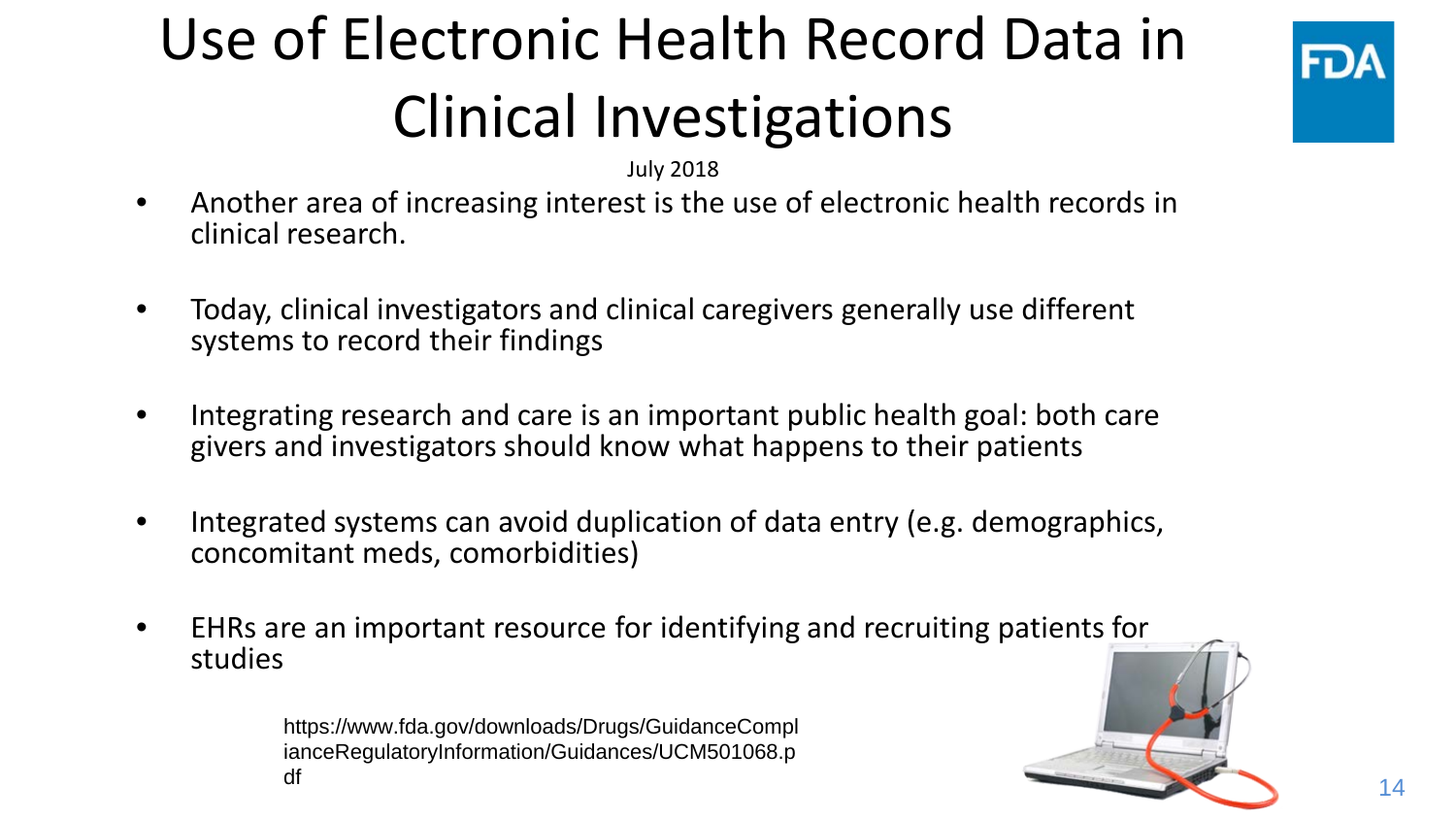

# Ensuring reliability of EHR data

- In the US, EHRs are meant to comply with "meaningful use" standards laid out by the office of the national coordinator.
- These standards mirror our part 11 requirements
- Effectively certified EHRs can be used in the US for clinical research and we have stated that part 11 requirements will not be enforced in this environment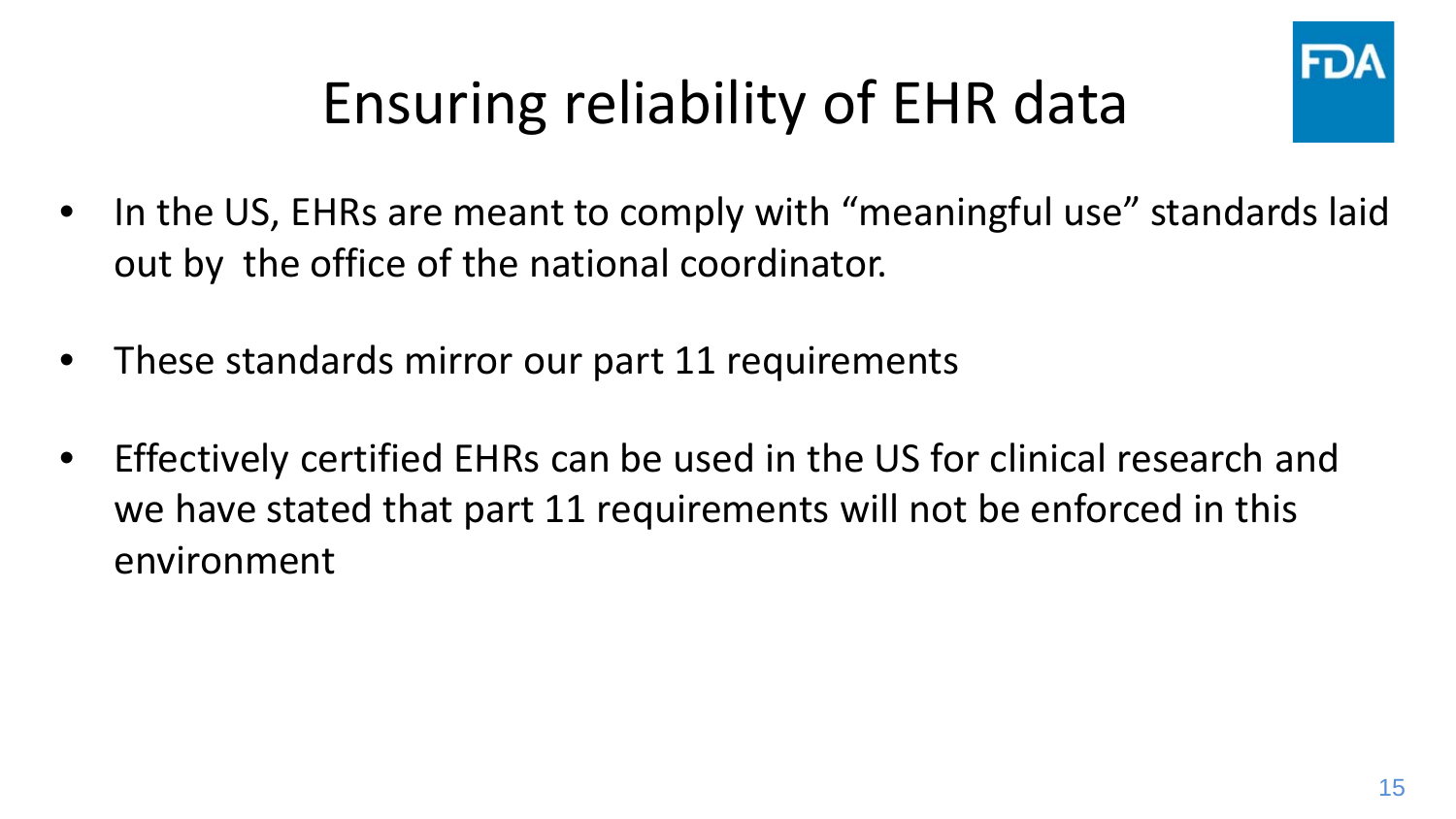



- The challenge is how to deal with EHR systems that we know nothing about, for example at many overseas sites
- Sponsors need to satisfy themselves that those uncertified EHR systems are reliable, that they ensure confidentiality, integrity and security of data.
- Access controls and audit trails are needed to prevent unauthorized data entry.
- Electronic health records used in clinical trials need to be accessible for FDA inspections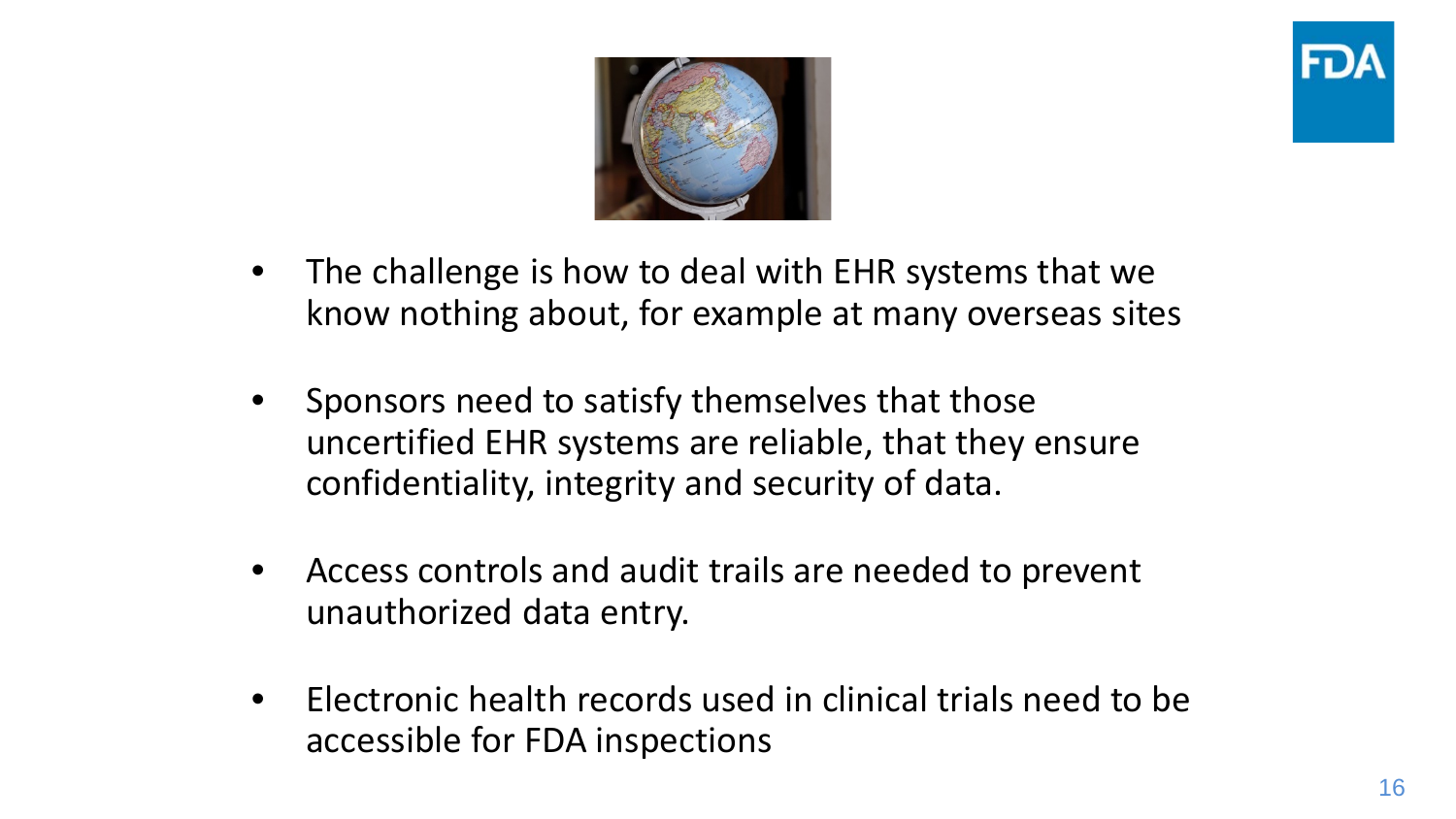

#### Mobile Technology Tools

- An exciting prospect for clinical trials is the use of mobile technology tools
- Potentially revolutionize the way trials are conducted
- They may include wearables, biosensors, cell phones, tablets, environmental sensors (invisibles)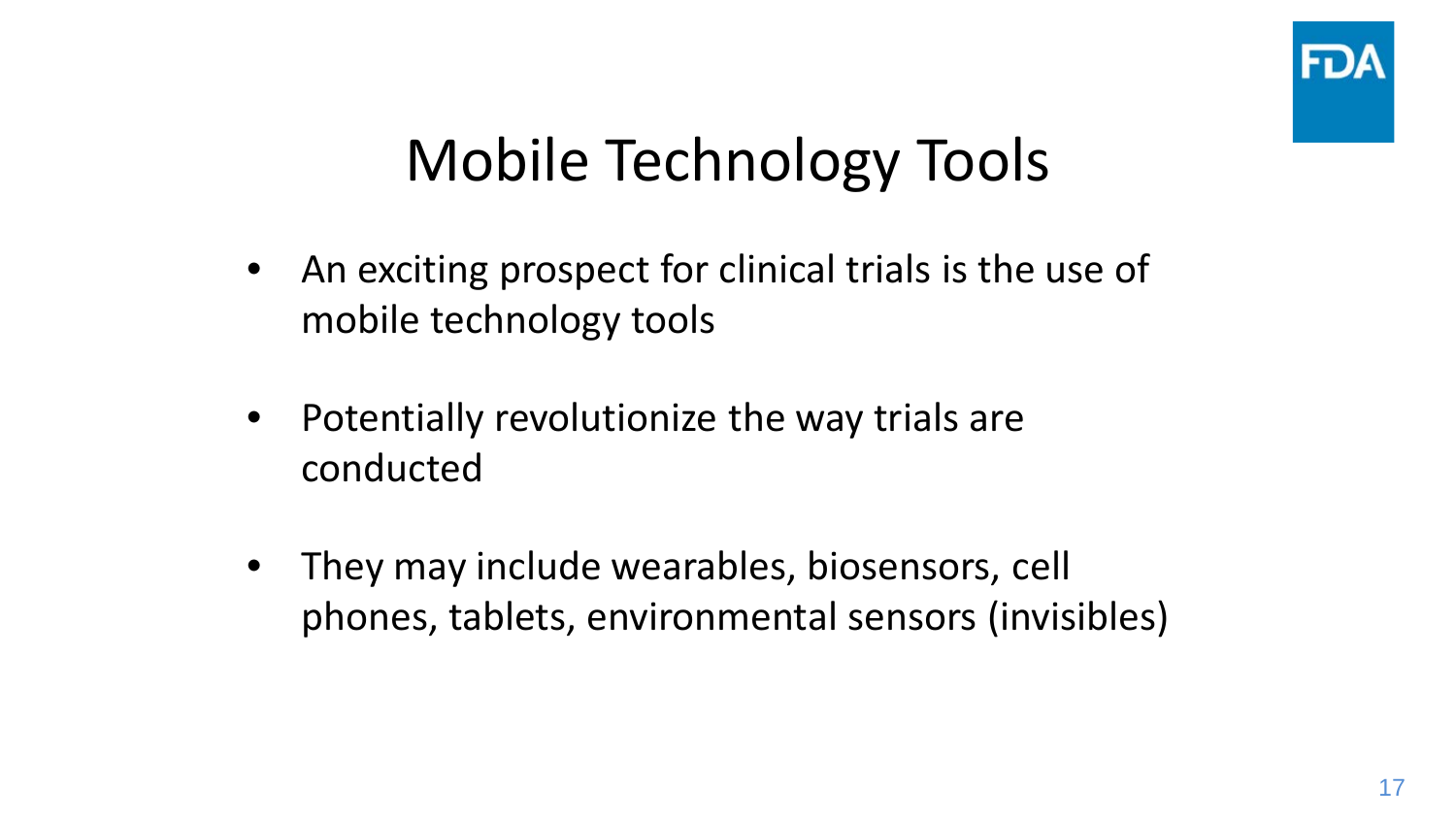

#### Think of the opportunities

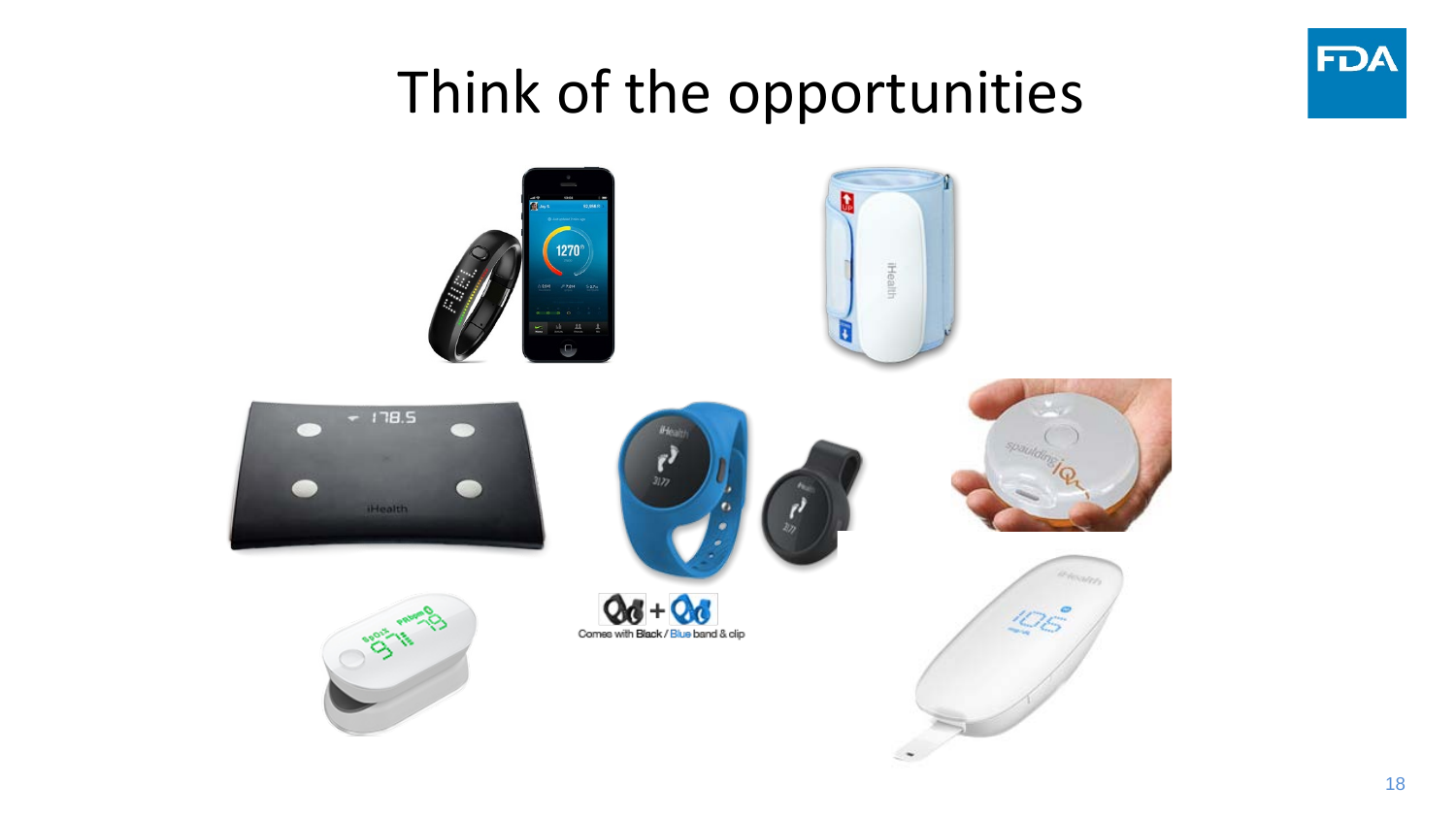# Advantages and Challenges



Advantages

- Patients can be monitored from the comfort of their homes
- Objective measurements can be made
- Measurements can be made continuously- not just during an office visit
- Video communications may be used in research just as they are for telemedicine- access to rare diseases, patient with mobility problems
- From a regulatory perspective, medical devices that are not used to affect patient care do not require FDA approval

Challenges

– When such devices are used for research it will obviously be critical to standardize the reliability, attributibility, sensitivity and specificity of measurements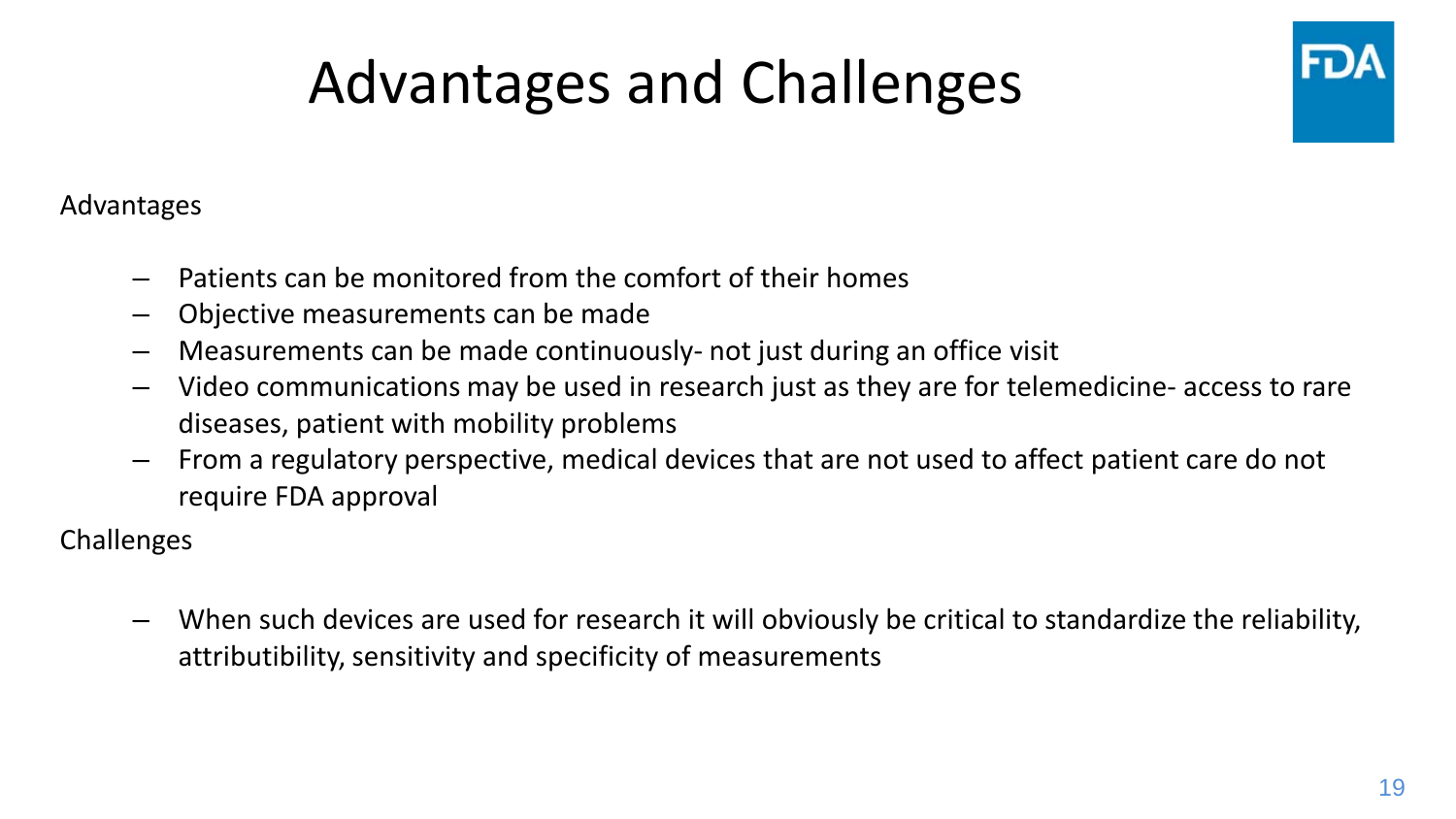# **Reliability**



- Performance specifications
	- accuracy and precision to measure velocity, temperature, pressure, battery life, memory size
- Validation of measurement (e.g., steps, breaths, heartbeats, sleep)
	- When appropriate, compare with observation or video, compare in patients with disease and without, mild and severe, treated and not treated, avoid confounding by similar activities, physical or chemical interference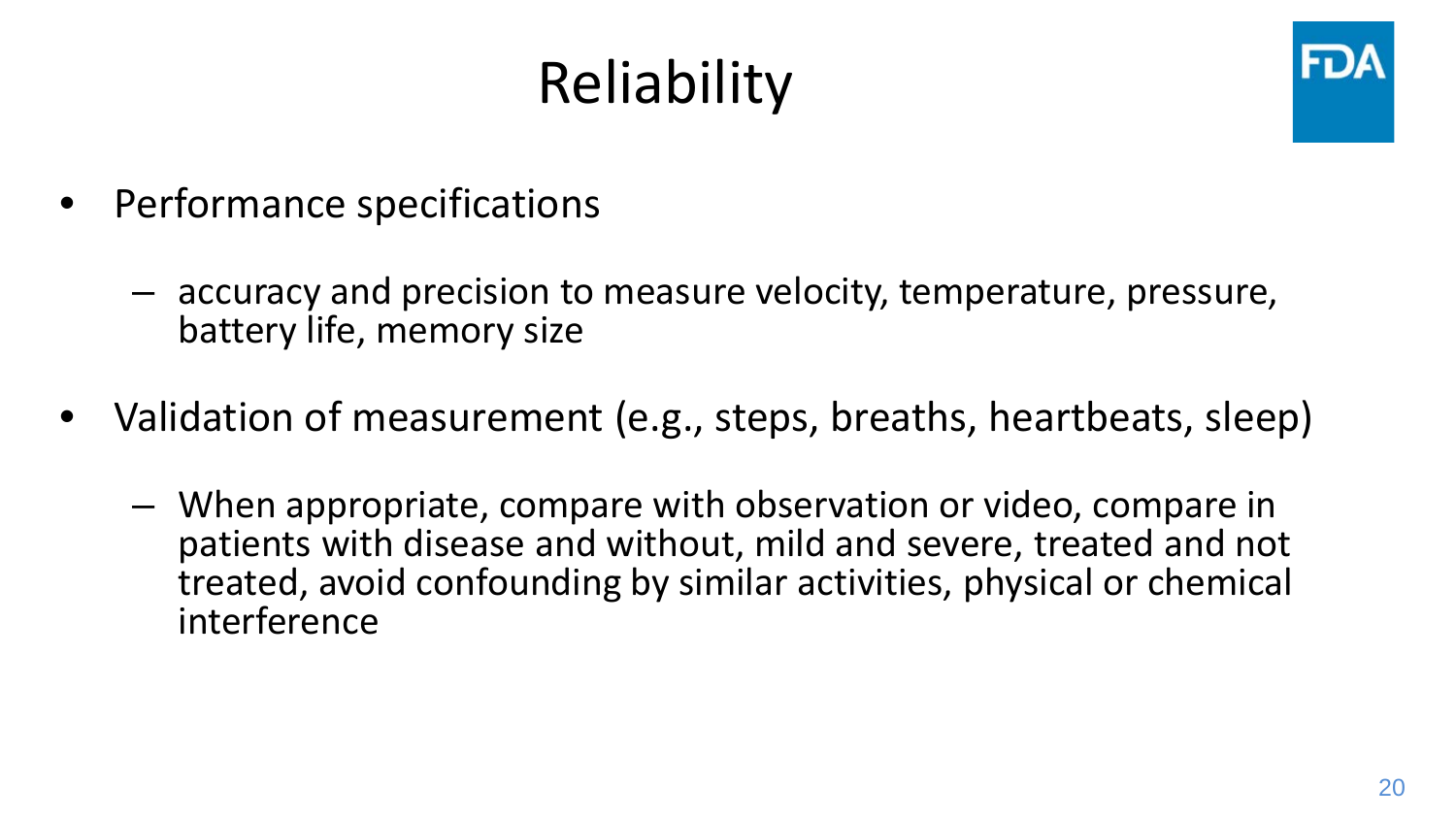#### Endpoints



- **Components** 
	- The thing you are measuring: steps, breaths, seizures, falls, blood glucose
	- Formulation of the endpoint: e.g., change from baseline, mean value, AUC, responder/non-responder, time-to-event
	- Window of observation e.g., 24 hours after completion of therapy, response 3 months after start of therapy
- Should reflect how patients feel, function or survive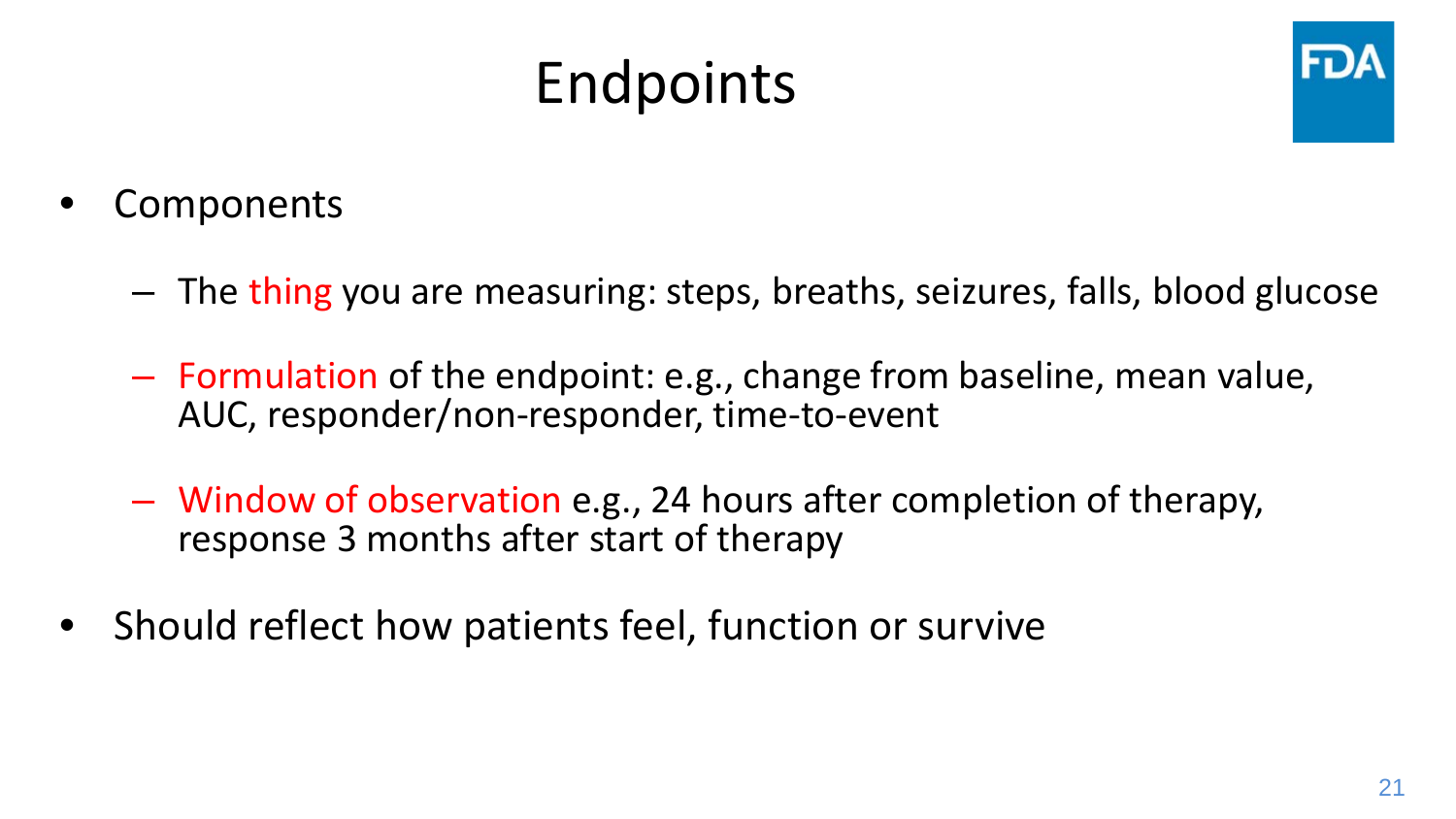# Relevance of Novel Endpoints

- If possible correlate electronic endpoint with:
	- Similar accepted traditional endpoint
	- Clinical outcome e.g., hospitalization, death
	- Patient reported outcome
- Novel endpoints: develop in consultation with regulators, patients, caregivers, disease experts payers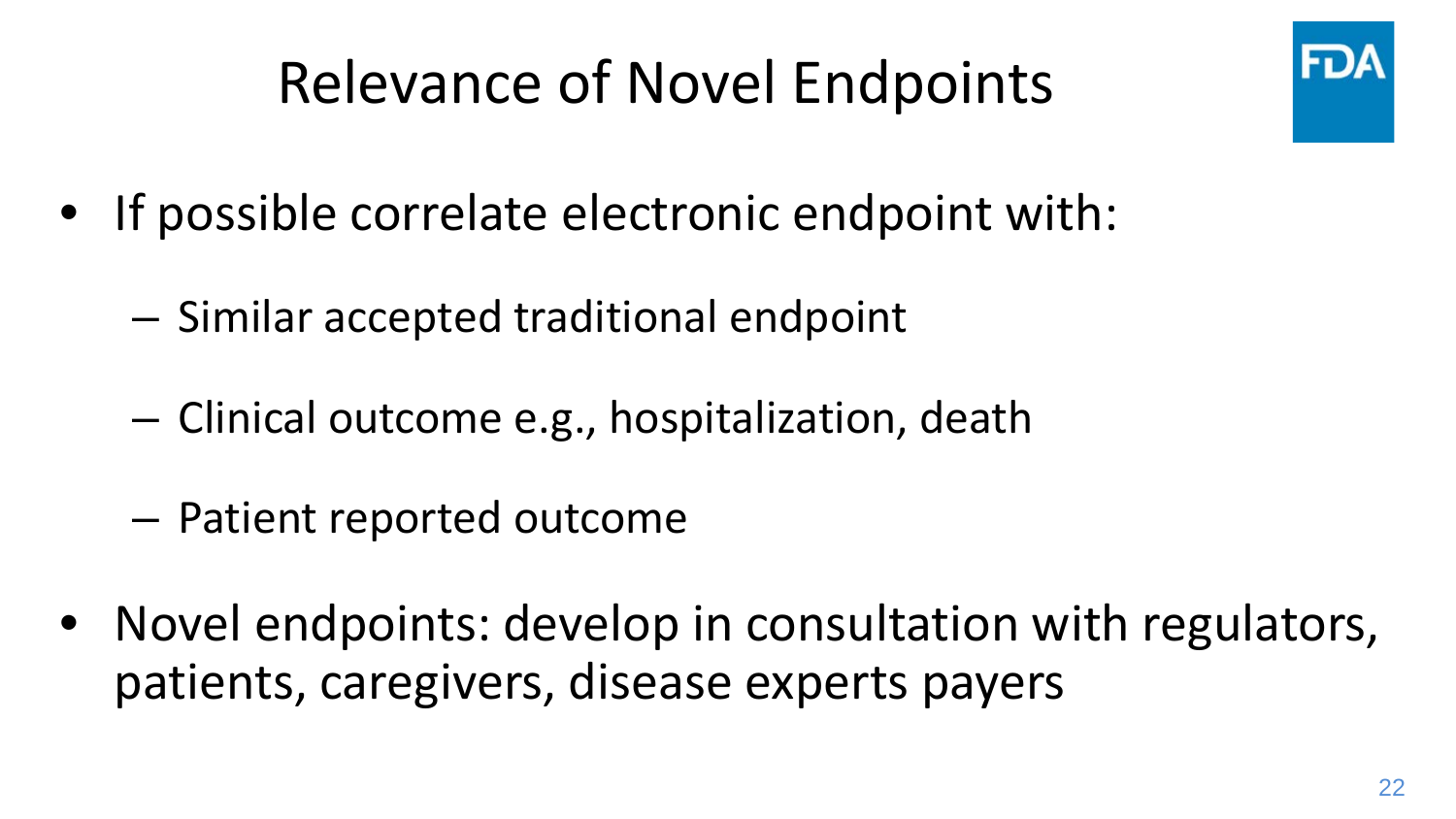### Usability and safety



- Usability by intended population e.g., children, elderly
- Comfortable and convenient
- Safe and secure
- Technological support-malfunction, loss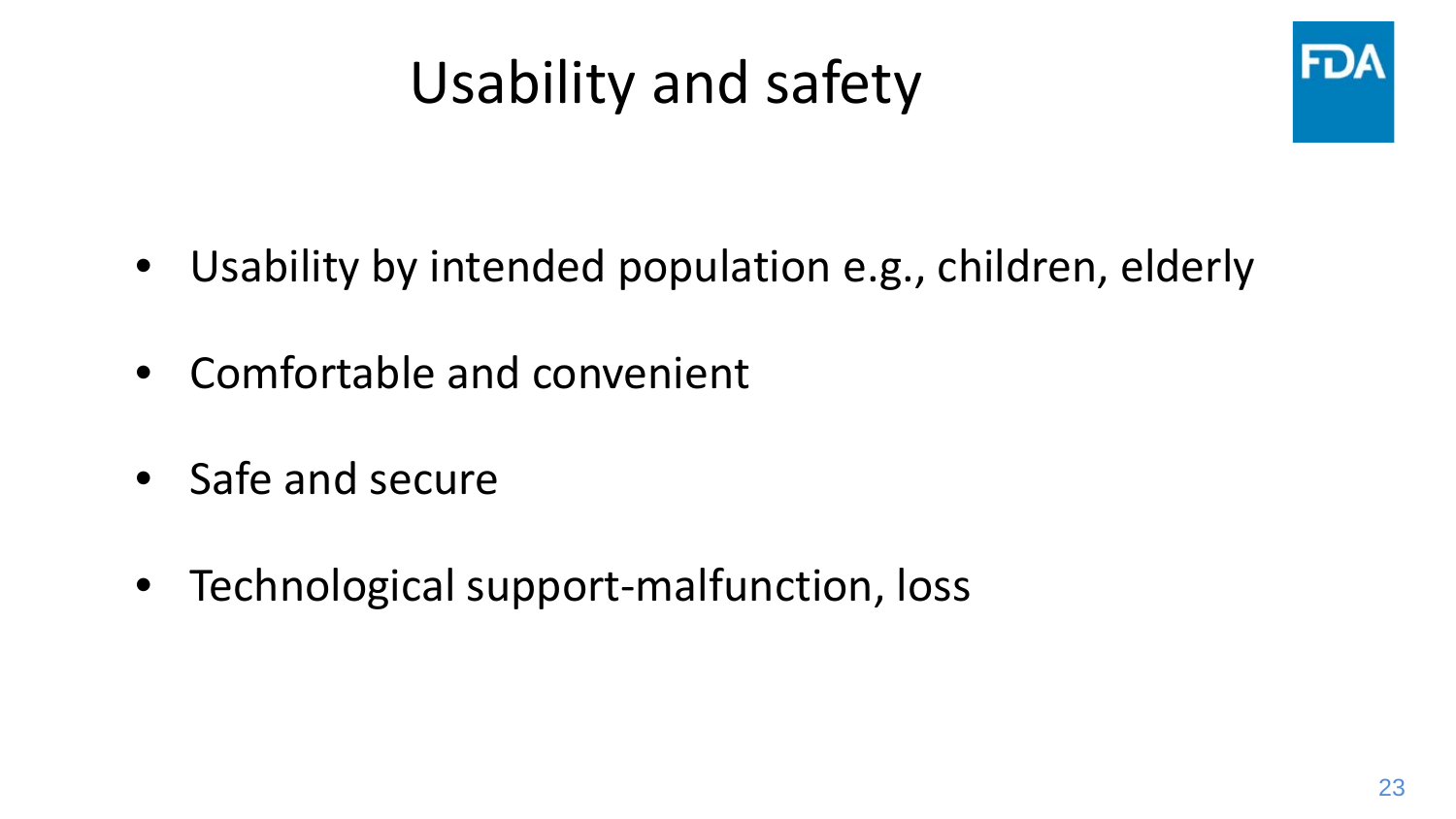#### Decentralized Clinical Trials

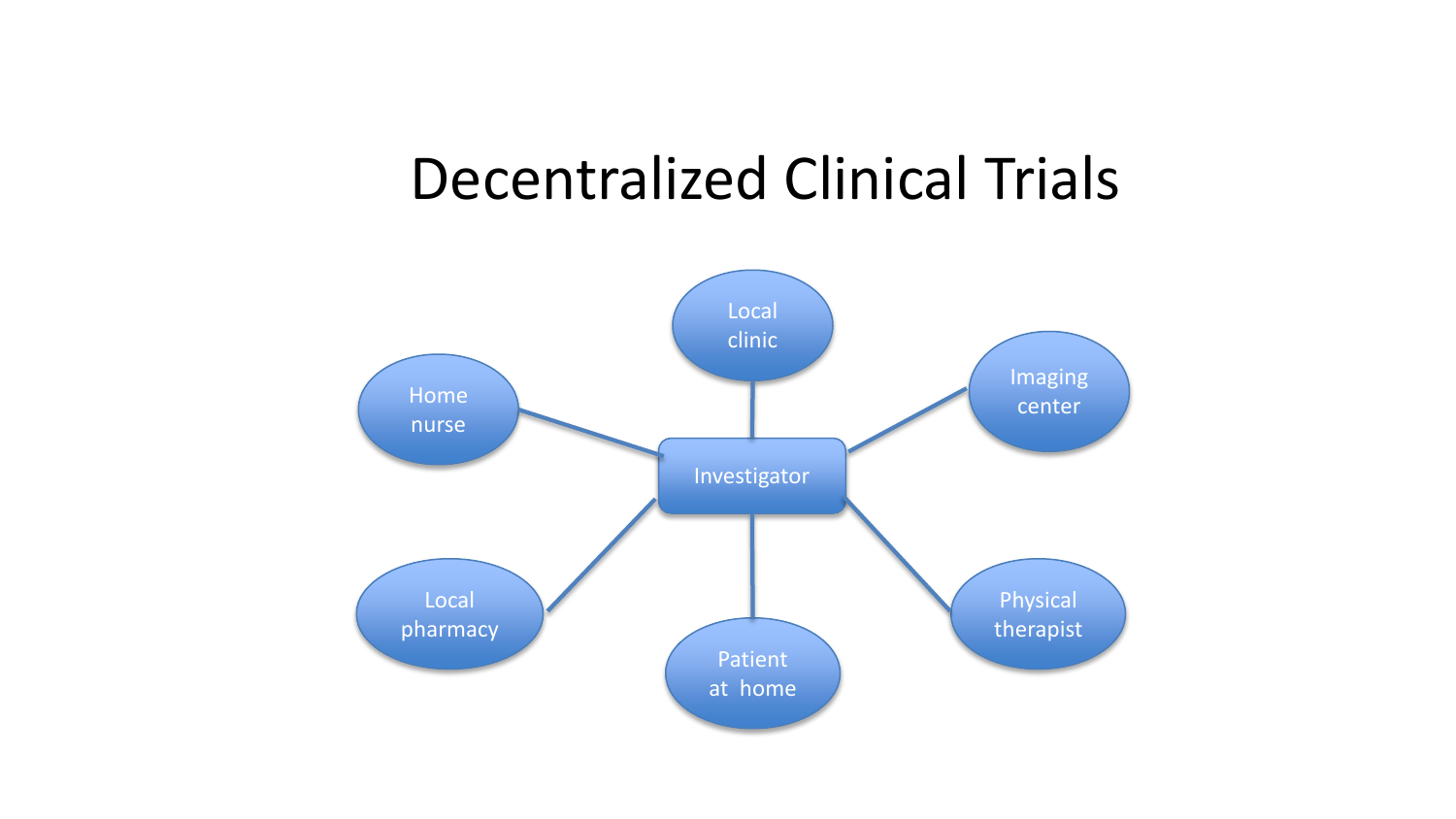

### This is just the beginning

- My prediction is that clinical trials in 10 years' time will be hard for us to recognize
- Increasingly they will occur at patient homes or at their private doctors. Patients may potentially wear their sensor devices, flash pictures of their lesions from their cellphones, submit patient reported outcomes on their tablet computers, perhaps even receive their study drugs by drone